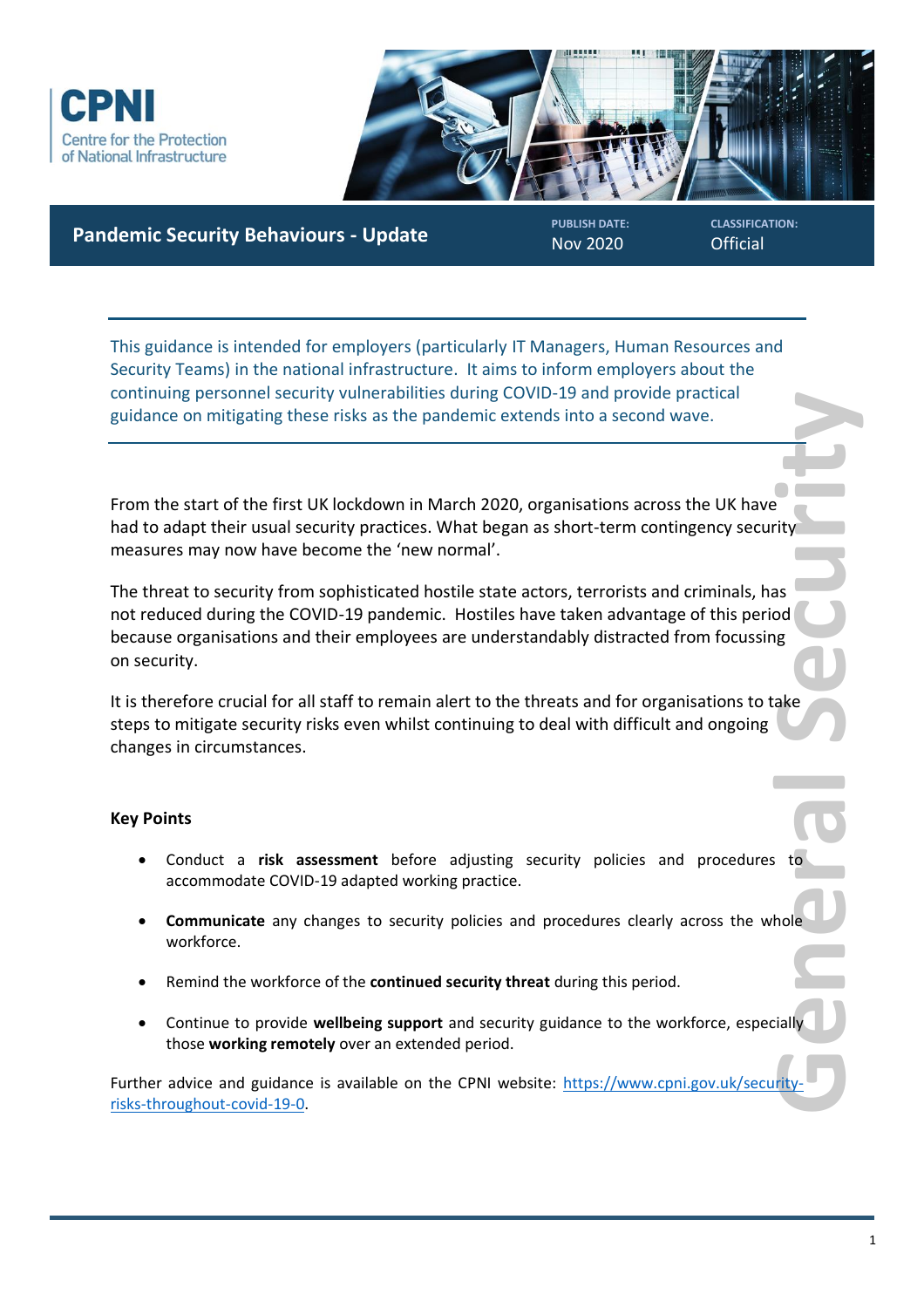# **1. Long term 'remote working' due to COVID-19**

1.1. During COVID-19 there has been disruption to normal workplace operations because of restrictions on travel and the need to provide COVID- secure workplaces. Many organisations have been required to adopt a programme of 'remote working' for large parts of the workforce. This has required existing security policies and procedures to be adapted to meet the new arrangements.

**Organisations should ensure that a personnel security risk assessment is completed by those with the right knowledge of the threat, the business needs and technology being used. These risk assessments should be regularly updated to ensure any measures adopted at the beginning of the pandemic are still fit for purpose.**

1.2. Areas for consideration in the risk assessment may include:

- Large numbers of the workforce working remotely since the start of the pandemic with little direct management oversight.
- IT Security Controls in order to increase bandwidth some organisations may have altered their security controls.
- Protective Monitoring flags may need re-adjustment to recognise unusual working patterns.
- Arrangements for the workforce continuing to use their own electronic devices remotely may require greater flexibility.
- Policies for the use of cameras and microphones for remote teleconferencing may need adjustment.
- An increased number of previously untested third-party suppliers to provide continuous operations where existing suppliers are no longer available may introduce new risks.
- **General Security**<br>
Beneral Security<br>
Beneral Security<br>
Beneral Security<br>
Beneral Security<br>
Beneral Security<br>
Beneral Security<br>
Beneral Security<br>
Beneral Security<br>
Beneral Security<br>
Beneral Security<br>
Beneral Security<br>
Bene • Changes to the Government's Job Support Scheme, or sadly, the need to issue staff with redundancy notices, may lead to greater financial stress and uncertainty within the workforce, which if not addressed, can lead to workplace behaviour of concern.

**Organisations should ensure that the workforce are given appropriate security awareness refresher training, especially those working remotely since the start of the pandemic, as security complacency and fatigue can start to appear.** 

- 1.3. Areas for consideration in training and guidance may include:
- Clear reminders on what is allowed when working remotely regarding: printing, cameras, microphones, use of social media and accessing websites.

**Disclaimer**

The information contained in this document is accurate as at the date it was created. It is intended as general guidance only and you should not<br>rely on it. This information should be adapted for use in the specific circum professional advice where appropriate before taking any action based on it. To the fullest extent permitted by law, CPNI except no lability<br>whatsoever for any loss or damage incurred or arising as a result of any error or

**Freedom of Information Act (FOIA)** 

This information is supplied in confidence to the named reader and may not be disclosed further without prior approval from CPNI. This<br>information is exempt from disclosure under the Freedom of Information Act 2000 (FOIA) legislation.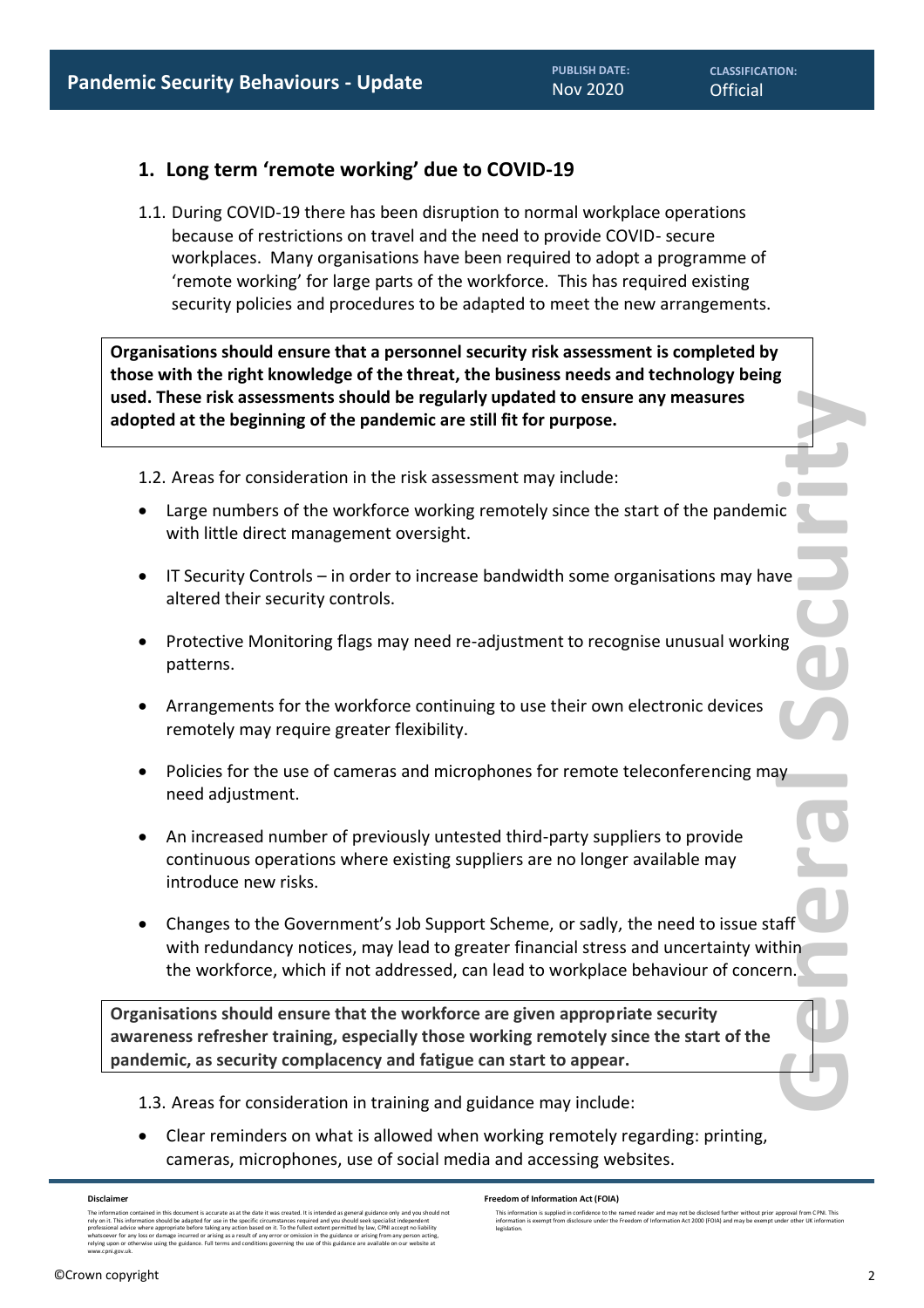- Repeating security guidance frequently as a reminder of good practice, for example pinned to other alert messaging.
- Refreshing advice concerning SMART devices in the home such as Alexa and SmartTV.
- Reissuing clear guidance on the secure storage, transport and destruction of sensitive material and IT.
- Advice on how to communicate securely by email, on the phone and when teleconferencing.
- Changing pin codes for conference calls daily, with the new code communicated securely such as in a secure Outlook diary message.
- Repeating advice on how to work from home securely where there are others sharing the same living space.
- ERCICIES SECURIC SECURITY • Refreshing security awareness training on phishing scams specific to the current situation particularly, such as on professional networking sites ahead of some of the workforce needing to find new employment.

**Organisations should continue to ensure that during long periods of disruption due to COVID-19, the workforce has open lines of communication both for secure operational delivery and staff well-being.**

1.4. Measures on communications can include:

- Arrangements for virtual interviews for joiners, leavers and moving roles.
- Advice on how to conduct an interview remotely for employment screening, ongoing HR matters or security investigations.
- Ensuring line managers maintain regular contact with employees via team messages and one to one contact, to ensure both operational delivery and staff wellbeing.
- Line managers should be mindful of changes in personal circumstances that might put additional stress on their employees, such as financial concerns, risk to families and ill-health and report these concerns to HR.
- The organisation should ensure that the whole workforce has continued remote access to Occupational Health and Welfare services, if required, during periods of high anxiety.
- Frequent reminders to the workforce of the importance of reporting security concerns even when working remotely, and crucially, how to do so.

### **Disclaimer**

The information contained in this document is accurate as at the date it was created. It is intended as general guidance only and you should not<br>rely on it. This information should be adapted for use in the specific circum whatsoever for any loss or damage incurred or arising as a result of any error or omission in the guidance or arising from any person acting,<br>relying upon or otherwise using the guidance. Full terms and conditions governin

**Freedom of Information Act (FOIA)** 

This information is supplied in confidence to the named reader and may not be disclosed further without prior approval from CPNI. This<br>information is exempt from disclosure under the Freedom of Information Act 2000 (FOIA) legislation.